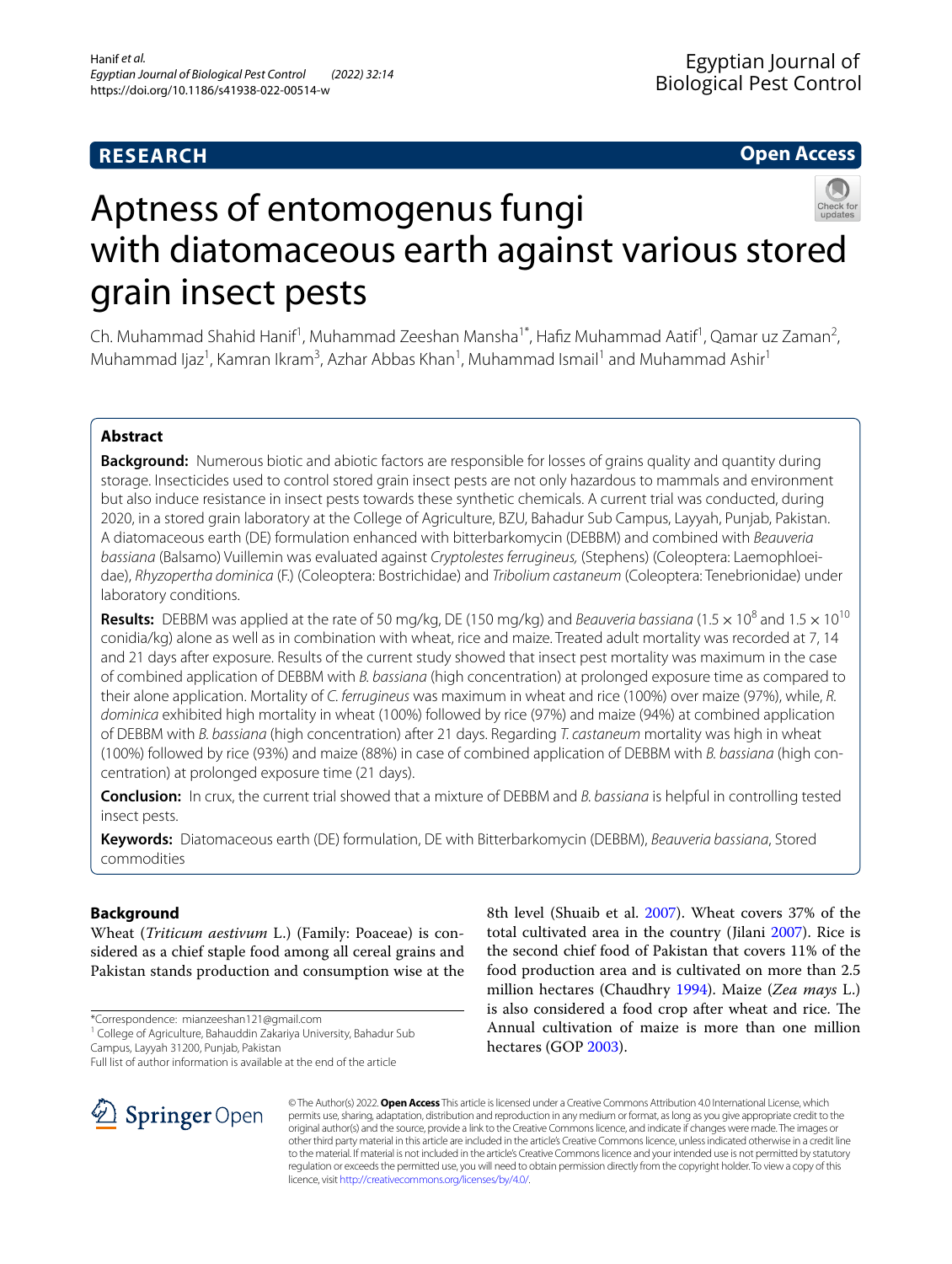*Rhyzopertha dominica* (F.) (Coleoptera: Bostrichidae) female lays eggs externally on wheat kernel, while, larvae feed and pupate inside the kernel. (Athanassiou et al. [2011](#page-4-0)). *Cryptolestes ferrugineus* (Stephens) (Coleoptera: Laemophloeidae) is primary stored grain pest which attack germs of seed. This insect has white color having size 3 mm in length (Mason [2003](#page-5-4)). *Tribolium castaneum* (Coleoptera: Tenebrionidae) is secondary pest of stored grain. Both larval and adult stages cause damage and complete life cycle on grain (Karunakaran et al. [2004\)](#page-5-5).

Numerous biotic factors are responsible for losses of grains quality and quantity during storage (Ahmed et al. [2008](#page-4-1)). Therefore, grain storage losses due to insects may increase 10–20% in Pakistan (Khan et al*.* [2010\)](#page-5-6). In extreme conditions, losses may occur up to 25.5% (Irshad et al. [1988](#page-5-7)). Stored grains or products are attacked by the most important 23 species and 75% from all these species are belong to only one order Coleoptera (Viñuela et al. [1993](#page-5-8)).

For the preservation of stored grains since the 1950s, synthetic residual insecticides have been used to control stored grain insect pests. Continuous use of these insecticides had made the insect pest resistant to these chemicals. Additionally, these chemicals are also toxic to animal and hazardous to the environment (Pacheco et al. [1990](#page-5-9); Arthur [1996](#page-4-2)). Now a days the use of new chemistry products is prevailing all over the world. Because these have lower mammalian toxicity and can control the insects efectively. Diferent insect pest of feld crops can be efectively controlled by the use of bio-nicotine pesticides (Ye et al. [2014\)](#page-5-10).

Fungi are considered biocontrol agents against insects and produce spores that cause insect mortality by penetration into the body of insects (Goettel et al. [2005\)](#page-5-11). *B. bassiana* can be used as a component in integrated pest management (IPM). For birds, plants and mammals *B. bassiana* is considered ecologically non-toxic (El-Sharabasy [2015](#page-5-12)). *B. bassiana* is found in soil and decaying plant debris. Its conidia penetrate the body of the insect, by stimulating its growth and it generates a strong contact with the body layer of the host insect (Holder and Keyhani [2005\)](#page-5-13). So, the fungus is a good choice in IPM, as insects have gained resistance against chemicals and other substances. The *B. bassiana* is tested against various pests on cereal crops as a biological agent (Bounechada and Doumandji [2004\)](#page-5-14). *B. bassiana* has the advantage that it controls diseases by disease causing vectors of various arthropods and serves as entomopathogenic fungus (Stricker et al. [2006](#page-5-15)). Diferent scientists worked on the mutual efect of DE and entomopathogenic fungus (Ria-sat et al. [2011\)](#page-5-16), or chemical insecticides and entomopathogenic fungus (Srivastava et al. [2009\)](#page-5-17), DE combined with various chemical insecticides (Kavallieratos et al. [2009](#page-5-18)).

In current study, the efficacy of certain control agents that afected by diferent parameters like concentration rate, insect species, grain type, time for storage and application method of combined form was studied.

# **Methods**

The current study was conducted at the College of Agriculture, Bahauddin Zakariya University, Bahadur Sub-Campus Layyah Punjab Pakistan. DE, DEBBM and fungus (*Beauveria bassiana*) with diferent concentrations against *Cryptolestes ferruginous, Rhyzopertha dominica* and *Tribolium castaneum.*

# **Collection of insects**

Insect species (*C. ferruginous*, *R. dominica* and *T. castaneum*) were collected from diferent godowns of stored grains in district Layyah.

# **Grain commodities**

The grains used in this trial were free of chemicals and pests infestation from Wheat (var. galaxy-2013), Rice (var. Basmati-2011) and Maize (var. DK-6142). By using the Dickey-John moisture meter we measured the percentage of moisture present in the grains. The moisture present in wheat grains was 10.95% and in rice was 9.97% and 11. 17% in maize.

# **Diatomaceous earth and DEBBM formulation**

The diatomaceous earth (DE) formulation used in the tests was DEBBM (Diatom Research and Consulting Inc., Guelph, ON, Canada). The DE constituent, which is 90% of the formulation, is from the group of fresh water DEs and is composed of 89% amorphous  $SiO<sub>2</sub>,4% Al<sub>2</sub>O<sub>3</sub>$ , 1.7% Fe<sub>2</sub>O<sub>3</sub>, 1.4% CaO, >1% MgO + K<sub>2</sub>O and 3% H<sub>2</sub>O. The remaining 0.05% active ingredient is Chinese plant extract (bitter barkomycin). Formulation of DE (150 mg/ kg) and DEBBM (50 mg/kg) was used against test insect.

# **Collection of** *Beuveria bassiana*

Pure culture of *B. bassiana* was taken from the frst fungal culture bank of PIAS, University of the Punjab, Lahore, Pakistan. Where the pathogenicity of fungi was tested against *C. ferruginous* as described by Freeman et al. [\(1998\)](#page-5-19) and Twizeyimana et al. [\(2013\)](#page-5-20) in laboratory and culture was maintained in the Plant Pathology Laboratory of College of Agriculture, BZU, Bahadur campus Layyah.

# **Collection of spores of** *B. bassiana*

One liter distilled water and 40 g PDA (Potato Dextrose Agar) was boiled in a flask till dissolved entirely. The solution was autoclaved at 120 °C for 30 min. Spores of fungi were inoculated on PDA medium aseptically, and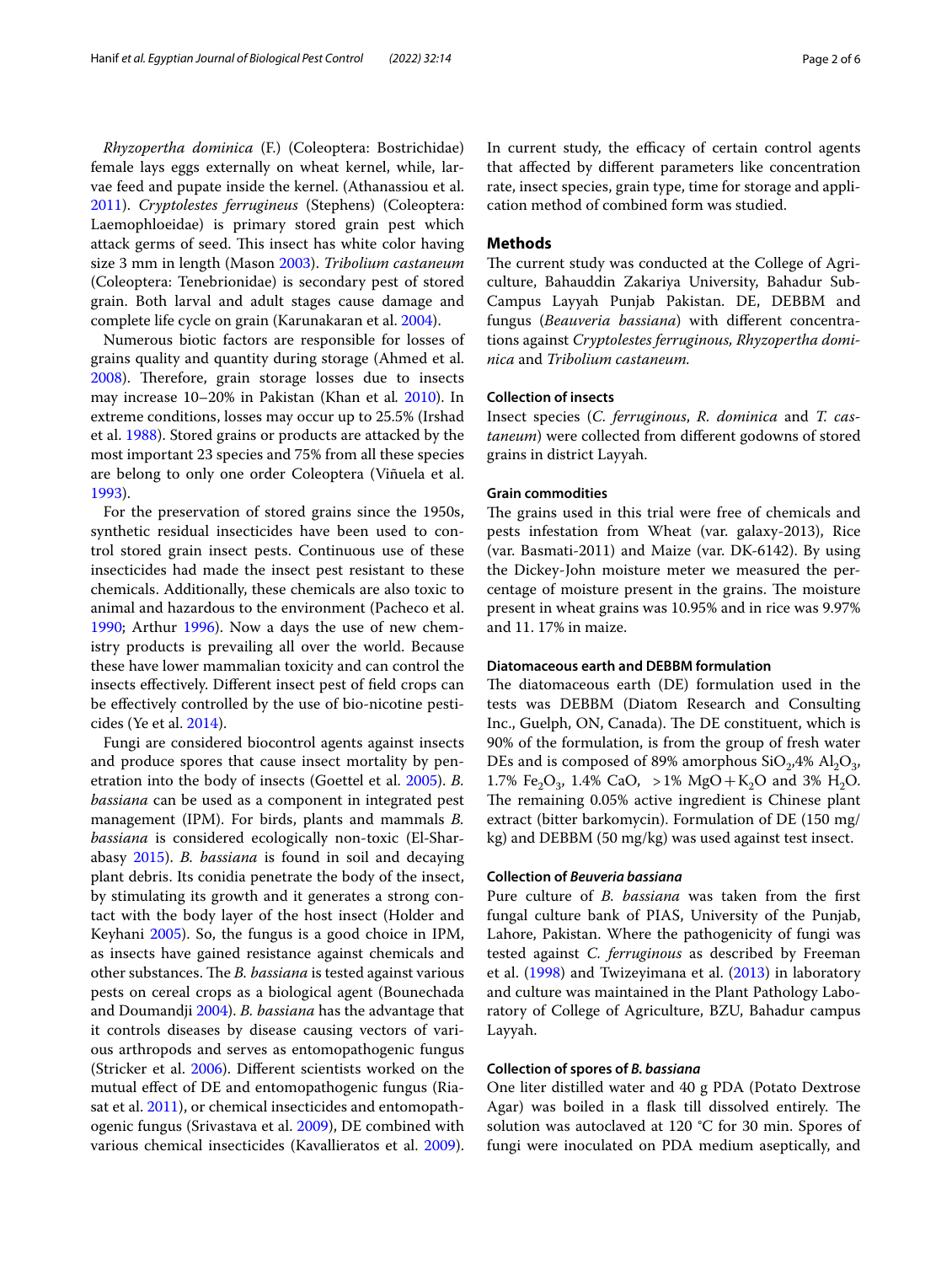| <b>Exposure</b><br>Interval<br>days |       |        | Commodity Mortality % at concentrations of <i>B. bassiana</i> (conidia $kg^{-1}$ ), DE/DEBBM (mg/kg) |                     |                     |         |                                                                                                         |            |         |  |  |
|-------------------------------------|-------|--------|------------------------------------------------------------------------------------------------------|---------------------|---------------------|---------|---------------------------------------------------------------------------------------------------------|------------|---------|--|--|
|                                     |       |        | $1.5 \times 10^8 / 0 / 0$ $1.5 \times 10^{10} / 0 / 0$ 0/150/0                                       |                     | 0/0/50              |         | $1.5 \times 10^{8}/150/0$ $1.5 \times 10^{10}/150/0$ $1.5 \times 10^{8}/0/50$ $1.5 \times 10^{10}/0/50$ |            |         |  |  |
| 7                                   | Maize | 26.23a | $51.64b-d$                                                                                           | 45.45 <sub>bc</sub> | $60.26c - e$        | 42.10ab | 66.29ab                                                                                                 | $56.30b-e$ | 74.21e  |  |  |
|                                     | Rice  | 31.11a | $57.54b-d$                                                                                           | $53.36a - c$        | 61.32cd             | 44.19ab | 73.15d                                                                                                  | $61.30b-d$ | 77.18d  |  |  |
|                                     | Wheat | 35.12a | $68.26b-d$                                                                                           | 53.18 <sub>bc</sub> | 71.02cd             | 48.14ab | 75.37d                                                                                                  | $64.20b-d$ | 77.12d  |  |  |
| 14                                  | Maize | 42.16a | $61.59a-d$                                                                                           | $53.28a - c$        | $72.32c - e$        | 50.36ab | 81.40de                                                                                                 | $66.10b-d$ | 91.18e  |  |  |
|                                     | Rice  | 48.26a | $68.20a - c$                                                                                         | $63.21a-c$          | 77.52cd             | 56.36ab | 88.13de                                                                                                 | $69.20b-d$ | 97.35e  |  |  |
|                                     | Wheat | 53.15a | $72.57b-d$                                                                                           | $62.21a-c$          | 81.25cd             | 60.31ab | 93.34de                                                                                                 | 74.16b-d   | 100.00e |  |  |
| 21                                  | Maize | 56.24a | $73.23a-c$                                                                                           | 61.16ab             | 76.26b-d            | 61.29ab | 86.22cd                                                                                                 | $73.13a-c$ | 97.55d  |  |  |
|                                     | Rice  | 62.25a | $77.67a-c$                                                                                           | 71.37ab             | $83.27b-d$          | 66.43ab | 93.14cd                                                                                                 | $77.15a-c$ | 100.00d |  |  |
|                                     | Wheat | 69.26a | 80.63ab                                                                                              | 72.35ab             | 86.22 <sub>bc</sub> | 71.24a  | 100.00c                                                                                                 | 80.33ab    | 100.00c |  |  |

<span id="page-2-0"></span>**Table 1** Mortality (%) of *Cryptolestes ferrugineus* in various commodities treated with DE, DEBBM and *Beauveria bassiana* applied sole or in combination

Similar lettering within rows are not signifcantly diferent @ *p*<0.05

kept for incubation at  $26 \pm 1$  °C. On culture after five days Mycelium was developed. By using Whatman Filter paper No.1, the culture was fltered. Obtained mycelium grew on flter paper. In bioassay after 25 days, the conidia collected from this mycelium were used using Hemocytometer (Murali et al. [2012\)](#page-5-21).

## **Bioassay**

# **Mortality efect of** *B. bassiana,* **DE and DEBBM alone and combined against the tested insects**

One kilo gram of each grain commodities viz. wheat, rice and maize were prepared and kept in plastic jars separately. Two concentrations of *B. bassiana*  $(1.5 \times 10^8)$ and  $1.5 \times 10^{10}$  conidia kg<sup>-1</sup> of grains), with DE (150 mg/ kg and 50 mg/kg) and (50 mg/kg) of DEBBM alone or in combinations. One untreated lot was kept as control. Data were taken after 7, 14 and 21 days to check insect mortality. The corrected mortality was calculated by using Abbott's formula [\(1925\)](#page-4-3).

Corrected mortality (%) = 
$$
\frac{M_o - M_c}{100 - M_c} \times 100
$$

 $M<sub>o</sub>$ =Mortality observed,  $M<sub>c</sub>$ =Mortality in control.

# **Statistical analysis**

The analysis was done with Minitab 13.2 (Minitab, 2002) Software Inc., Northampton, MA). The Tukey-Kramer (HSD) test at the 5% signifcance level was used to compare the means of adult mortality (Sokal and Rohlf [1995](#page-5-22)).

# **Results**

Applied treatments along with their exposure time exhibited maximum mortality of *C. ferrugineus* on wheat, followed by maize. Mortality percentages were ranged between 45 and 72% where DE alone was applied, at the

end of the trial, and application of DEBBM alone exhibited mortality between 60 and 87%. A combination of DE with a high concentration of *B. bassiana* exhibited mortality between 66 and 100%, while DEBBM and *B. bassiana* (high concentration) showed mortality between 74 and 100% at the end of the trial (Table [1\)](#page-2-0).

The mortality of *R. dominica* was maximum on wheat as compared to maize and rice. In all cases, sole application of DE caused mortality between 39 and 67%, after 21 days of treatment, and DEBBM exhibited a high mortality between 50 and 84%. Application of DE and DEBBM with a high concentration of *B. bassiana*  $(1.5 \times 10^{10} \text{ conidia kg}^{-1} \text{ of grains})$  exerted more impact on mortality as compared to their sole application. The combined application of DEBBM with *B. bassiana* (high concentration) exhibited high mortality (68–100%), while DE with a high concentration of *B. bassiana* showed mortality between 60 and 96% after 21 days of treatments (Table [2\)](#page-3-0).

Maximum mortality of *T. castaneum* was assessed on wheat followed by rice and maize. Regarding alone treatment application, DE exhibited mortality between 32 and 61% and DEBBM showed mortality between 45 and 78%. Among all cases except one, *B. bassiana* application with its high concentration exhibited maximum mortality as compared to lower dose application. Maximum mortality rate (56–100%) was observed where DEBBM was applied with a high concentration of *B. bassiana* as compared to *B. bassiana* (high concentration) alone. DE application with *B. bassiana* (high concentration  $1.5 \times 10^{10}$  conidia kg<sup>−</sup><sup>1</sup> of grains), after 21 days post treatment, showed mortality between 74 and 87%, while *B. bassiana* (high concentration) with DEBBM exhibited mortality between 88 and 100% (Table [3](#page-3-1)).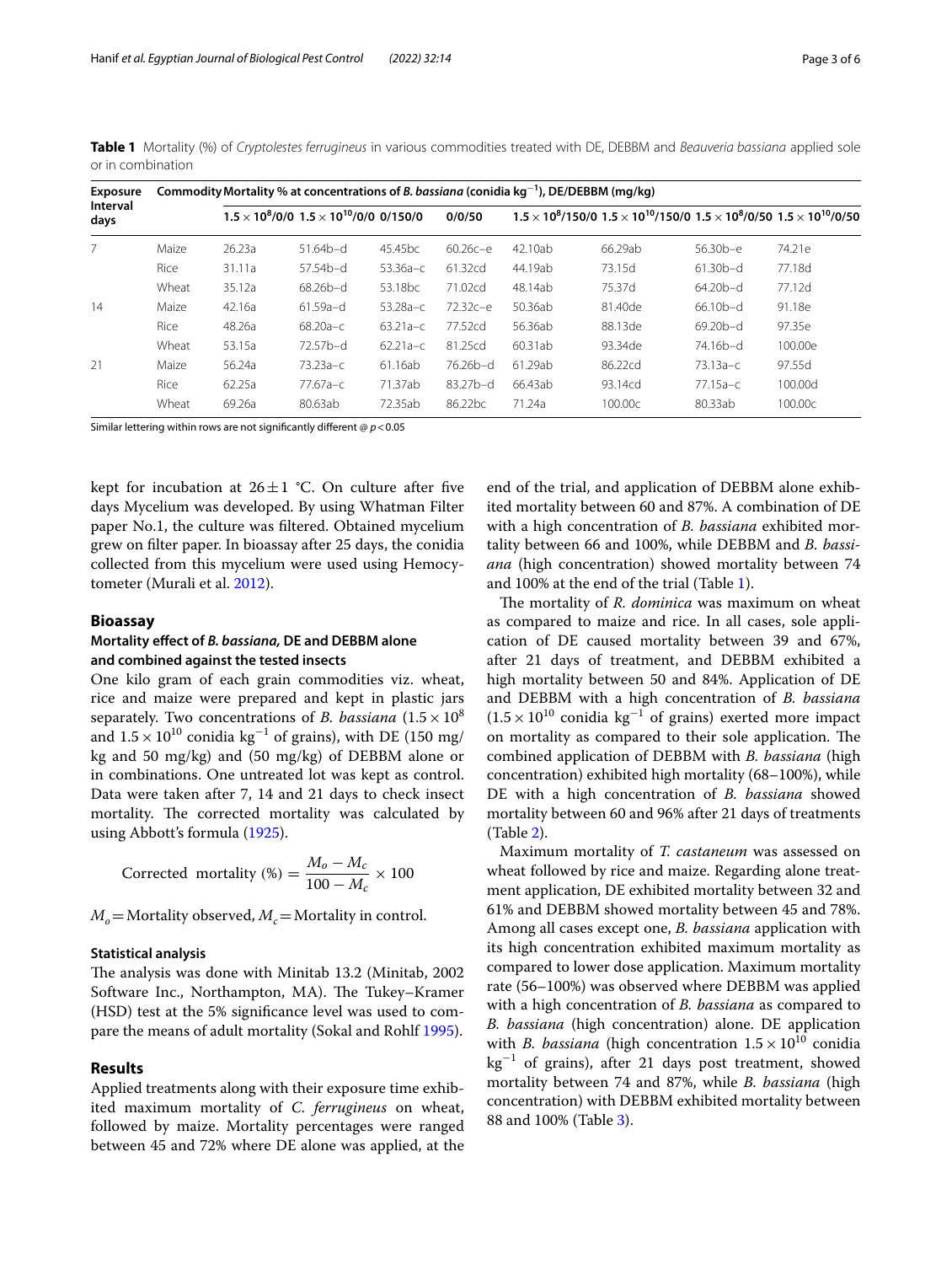| <b>Exposure</b><br>interval<br>days |       | Commodity Mortality % at concentrations of <i>B. bassiana</i> (conidia $kg^{-1}$ ), DE/DEBBM (mg/kg) |                                                                |              |                     |         |                                                                                                     |                      |         |  |
|-------------------------------------|-------|------------------------------------------------------------------------------------------------------|----------------------------------------------------------------|--------------|---------------------|---------|-----------------------------------------------------------------------------------------------------|----------------------|---------|--|
|                                     |       |                                                                                                      | $1.5 \times 10^8 / 0 / 0$ $1.5 \times 10^{10} / 0 / 0$ 0/150/0 |              | 0/0/50              |         | $1.5 \times 10^8/150/0$ $1.5 \times 10^{10}/150/0$ $1.5 \times 10^8/0/50$ $1.5 \times 10^{10}/0/50$ |                      |         |  |
| $\overline{7}$                      | Maize | 22.32a                                                                                               | 44.67bc                                                        | 39.11ab      | $50.19b-d$          | 34.28ab | 60.11cd                                                                                             | 43.13 <sub>bc</sub>  | 68.20d  |  |
|                                     | Rice  | 28.23a                                                                                               | $51.11b-d$                                                     | 44.25ab      | 55.78b-d            | 36.33ab | 64.71cd                                                                                             | $49.39a - c$         | 72.23d  |  |
|                                     | Wheat | 31.75a                                                                                               | $56.80b-d$                                                     | 48.88a-c     | $63.17c - e$        | 41.28ab | 67.89de                                                                                             | 55.34 <sub>bcd</sub> | 77.32e  |  |
| 14                                  | Maize | 34.24a                                                                                               | 62.19с-е                                                       | $47.76a - c$ | 66.82de             | 44.23ab | 74.52ef                                                                                             | 56.72b-d             | 85.19f  |  |
|                                     | Rice  | 43.74a                                                                                               | 63.71ab                                                        | 50.63a       | 72.24 <sub>bc</sub> | 46.71a  | 77.72 <sub>bc</sub>                                                                                 | 59.63ab              | 86.62c  |  |
|                                     | Wheat | 46.69a                                                                                               | $67.75b-d$                                                     | $58.31a-c$   | $77.12c - e$        | 51.82ab | 81.55de                                                                                             | $61.39a - c$         | 93.46e  |  |
| 21                                  | Maize | 44.38a                                                                                               | 65.37bc                                                        | 57.10ab      | 76.10cd             | 52.26ab | 87.48d                                                                                              | 68.26 <sub>bc</sub>  | 94.33d  |  |
|                                     | Rice  | 52.28a                                                                                               | 73.75b-d                                                       | $63.15a - c$ | 79.27а-с            | 58.22ab | 92.28de                                                                                             | $75.21b-d$           | 97.24e  |  |
|                                     | Wheat | 56.33a                                                                                               | 77.30 <sub>bc</sub>                                            | $67.36a - c$ | $84.11c - e$        | 62.16ab | 96.17de                                                                                             | 79.37b-d             | 100.00e |  |

<span id="page-3-0"></span>**Table 2** Mortality (%) of *Rhyzopertha dominica* in various commodities treated with DE, DEBBM and *Beauveria bassiana* applied sole or in combination

Similar letters within rows are not signifcantly diferent @ *p*<0.05

<span id="page-3-1"></span>**Table 3** Mortality (%) of *Tribolium castaneum* in various commodities treated with DE, DEBBM and *Beauveria bassiana* applied sole or in combination

| <b>Exposure</b><br>interval<br>days |       | Commodity Mortality % at Concentrations of B. bassiana (conidia $kg^{-1}$ ), DE/DEBBM (mg/kg) |                                                                |                     |              |         |                                                                                                         |                     |         |  |  |
|-------------------------------------|-------|-----------------------------------------------------------------------------------------------|----------------------------------------------------------------|---------------------|--------------|---------|---------------------------------------------------------------------------------------------------------|---------------------|---------|--|--|
|                                     |       |                                                                                               | $1.5 \times 10^8 / 0 / 0$ $1.5 \times 10^{10} / 0 / 0$ 0/150/0 |                     | 0/0/50       |         | $1.5 \times 10^{8}/150/0$ $1.5 \times 10^{10}/150/0$ $1.5 \times 10^{8}/0/50$ $1.5 \times 10^{10}/0/50$ |                     |         |  |  |
|                                     | Maize | 16.22a                                                                                        | 38.14 <sub>bc</sub>                                            | $32.30a-c$          | 45.34 cd     | 26.35ab | 47.39cd                                                                                                 | 34.19 <sub>bc</sub> | 56.31d  |  |  |
|                                     | Rice  | 22.68a                                                                                        | $41.43a-c$                                                     | $37.31a-c$          | $49.34b-d$   | 31.34ab | 54.55cd                                                                                                 | $40.36a - c$        | 64.28d  |  |  |
|                                     | Wheat | 25.28a                                                                                        | 47.34 <sub>bc</sub>                                            | $42.25a-c$          | 53.25 cd     | 34.79ab | 56.12cd                                                                                                 | 45.41 <sub>bc</sub> | 68.12d  |  |  |
| 14                                  | Maize | 29.38a                                                                                        | 52.20cd                                                        | $42.91a - c$        | $55.23c - e$ | 34.40ab | 65.41 de                                                                                                | $48.13b-d$          | 71.18e  |  |  |
|                                     | Rice  | 32.52a                                                                                        | $54.41b-d$                                                     | 47.15 <sub>bc</sub> | $62.01c - e$ | 38.25ab | 68.34de                                                                                                 | $53.15b-d$          | 73.48e  |  |  |
|                                     | Wheat | 37.53a                                                                                        | 59.38b-d                                                       | $55.43a-c$          | 63.13cd      | 46.21ab | 74.13de                                                                                                 | 53.43 <sub>bc</sub> | 83.33e  |  |  |
| 21                                  | Maize | 35.43a                                                                                        | $61.11b-d$                                                     | $54.32a - c$        | 66.19cd      | 45.25ab | 74.81 de                                                                                                | $60.25b-d$          | 88.20e  |  |  |
|                                     | Rice  | 43.55a                                                                                        | 63.58bc                                                        | 56.50ab             | 75.59cd      | 51.33ab | 84.35de                                                                                                 | $65.41b-d$          | 93.33e  |  |  |
|                                     | Wheat | 48.23a                                                                                        | 68.35 <sub>bc</sub>                                            | $61.33a-c$          | 78.25cd      | 56.35ab | 87.35de                                                                                                 | 73.38b-d            | 100.00e |  |  |

Similar letters within rows is not signifcantly diferent @ *p*<0.05

# **Discussion**

Various studies have demonstrated that insecticidal abilities of various DE preparations showed dissimilar results against specifc insect species. In this illustration, three diferent DE formulations (Protect-It, PyriSec and Insecto) were tested on the *T. confusum* population that showed signifcant dissimilar in efectiveness of given DEs (Kavallieratos et al. [2009](#page-5-18)). Likewise, Collins and Cook (2006) assessed 2 DEs Diasecticide and SilicoSec at laboratory condition in contrast to *Tribolium castaneum*, *Oryzaephilus surinamensis*, *Sitophilus granaries*, *Lepidoglyphus destructor*, *Ephestia kuehniella* and mites *Acarus siro,* pests of the stored product and saw SilicoSec as the best product for all tested pest species. Athanassiou et al. ([2004](#page-4-4)) have also described improved properties of Protect-It and PyriSec than Insecto for the reduction of *Rhyzopertha dominica*, *Sitophilus oryzae* and *Tribolium castaneum* stored grain pest beetles.

Overall, all the DEs have similar method of action (Korunić  $2013$ ). Therefore, the substances present in the viable DEs formulations reduced to observe efficacy changes among several formulations. In the present study, 2 DEs were tested because of their diferences in composition: the Protect-It comprises silica-aerogel and the DEBBM formulation of DE is improved with the bitterbarkomycin (BBM). The DEBBM showed to be much successful as to Protect-It, at least at the lowest concentration of 50 ppm, contrary to all targeted insect species present in each product type. The efficiency of DEBBM to the *R. dominica* (Wakil et al. [2011](#page-5-24)), *C. ferrugineus, T. castaneum* and *S. zeamais* (Athanassiou et al. [2009\)](#page-4-5) have been described previously. These insect dead bodies might be served as a proper substrate in the application of fungal growth. BBM retains such antifeedant features (Wu et al*.* [2017](#page-5-25)) consequently, boosting mutual action of these 2 ingredients are also armored with poisonous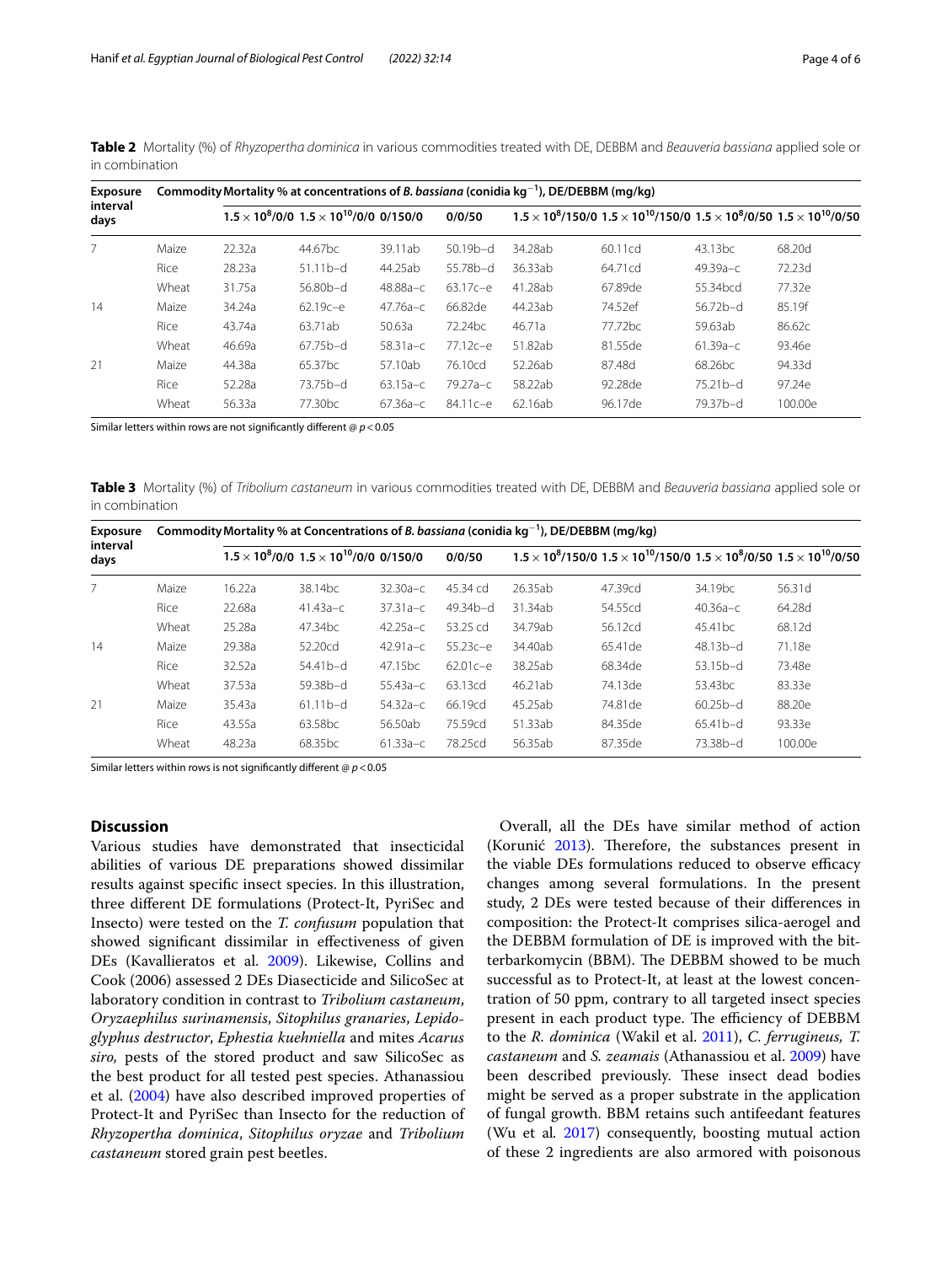efects employed by the fungus activity, which additionally destroyed the immunity system of already starving insects.

Entomopathogens showed a synergistic mode of action and can be used as a control strategy against various stored grain insect pests for their control (Akbar et al. [2004](#page-4-6)). Similarly, Master (2001) attained signifcant outcomes when *B. bassiana* used for controlling the grain borer. Akbar et al. [\(2004](#page-4-6)) studied the application of *B. bassiana* alone and in combination with Biopesticide to control *T. granarium*, that resulted also in line with Lord ([2001\)](#page-5-26) who documented its synergistic impact.

The influence of combined treatments (*B. bassiana*+Biopesticide) may be accredited in a way that showed no negative impact regarding conidial germination, vegetative growth and *B. bassiana* conidiogenesis (Neves et al. [2001\)](#page-5-27). Alizadeh et al. [\(2007\)](#page-4-7) documented that biopesticide (high concentration) signifcantly impacted mortality when used with *B. bassiana*. Similarly, Sheeba et al. ([2001\)](#page-5-28) observed the maximum *S. oryzae* mortality in a case where *B. bassiana* (high concentration) was used in bioassay. A high dosage of *B. bassiana* and Biopesticide signifcantly enhanced mortality when used against *C. ferrugineus* and *R. dominica*. Various insecticides viz. pyrethroids (Athanassiou et al. [2004](#page-4-4)) and microbial sprays (Vayias et al. [2009](#page-5-29)) impacted mortality concerning their concentration.

The current study revealed that mortality is directly proportional to the prolonged exposure time. Results of current trials are also in accordance with previous studies (Wakil et al. [2012\)](#page-5-30). Various factors viz. surface to volume ratio, concentrations, application time and exposure length impacts insect pest susceptibility (Mewis and Ulrichs [2001\)](#page-5-31). Enhanced application of biopesticides increases the strength of *B. bassiana*, after 14 days, and impact is enhanced more with prolonged time of exposure against insect pests (Michalaki et al. [2007\)](#page-5-32).

## **Conclusions**

It was concluded that DEBBM along with *B. bassiana* high concentration showed maximum impact regarding to mortality of the tested insect pests. While the present trial signifes the outcomes only *in-vitro* studies. Moreover, future studies are essential as *in-vivo* environment for the expansion of an efective, non-hazardous and IPMcompatible control measure of the tested insect pests in stored commodities.

#### **Abbreviations**

DE: Diatomaceous earth; Mo: Mortality observed; Mc: Mortality in control; SE: Standard Error.

#### **Acknowledgements**

We are very thankful to the Plant Pathology and Entomology Laboratory at College of Agriculture, BZU, Bahadur Sub Campus, Layyah, Punjab, Pakistan which provide us technical help in this research.

#### **Authors' contributions**

Ch. Muhammad Shahid Hanif, Hafz Muhammad Aatif, Muhammad Ijaz: Planned the research; Kamran Ikram, Azhar Abbas Khan, Muhammad Ismail, Muhammad Ashir: Carried out all the experiment including the bioassay tests and analytical part; Muhammad Zeeshan Mansha, Qamar uz Zaman: Analysis of data and wrote the manuscript. All authors read and approved the fnal manuscript.

## **Funding**

The study was conducted with the available laboratory resources without any aid from any funding agency.

#### **Availability of data and materials**

All the study data have been presented in the manuscript, and high-quality analytical grade materials were used in this study.

## **Declarations**

#### **Ethics approval and consent to participate**

Not applicable.

### **Consent for publication**

This study does not contain any individual person's data.

# **Competing interests**

The authors have no competing interests.

#### **Author details**

<sup>1</sup> College of Agriculture, Bahauddin Zakariya University, Bahadur Sub Campus, Layyah 31200, Punjab, Pakistan. <sup>2</sup> Department of Environmental Sciences, The University of Lahore, Lahore, Pakistan. <sup>3</sup> Department of Agricultural Engineering, KFUEIT, Rahim Yar Khan, Punjab, Pakistan.

## Received: 18 November 2021 Accepted: 6 February 2022 Published online: 13 February 2022

#### **References**

- <span id="page-4-3"></span>Abbott WS (1925) A method of computing the effectiveness of an insecticide. J Econ Entomol 18(2):265–267
- <span id="page-4-1"></span>Ahmed A, Ahmad T, Arian MA, Ahmed M (2008) Management of bagged wheat godowns to control the stored grain insect pests. Pak Entomol 30:31–35
- <span id="page-4-6"></span>Akbar W, Lord JC, Nechols JR, Howard RW (2004) Diatomaceous earth increases the efficacy of *Beauveria bassiana* against *Tribolium castaneum* larvae and increases conidia attachment. J Econ Entomol 97(2):273–280. <https://doi.org/10.1603/0022-0493-97.2.273>

<span id="page-4-7"></span>Alizadeh A, Samih MA, Khezri M, Riseh RS (2007) Compatibility of *Beauveria bassiana* (Bals.) Vuill. With several pesticides. Int J Agric Biol 9:31–34

- <span id="page-4-2"></span>Arthur FH (1996) Grain protectants: current status and prospects for the future. J Stor Prod Res 32:293–302
- <span id="page-4-4"></span>Athanassiou CG, Kavallieratos NG, Andris NA (2004) Insecticidal efect of three diatomaceous earth formulations against adults of *Sitophilus oryzae* (Coleoptera: Curculionidae) and *Tribolium confusum* (Coleoptera: Tenebrionidae) on oat, rye and triticale. J Econ Entomol 97:2160–2167. <https://doi.org/10.1093/jee/97.6.2160>
- <span id="page-4-5"></span>Athanassiou CG, Korunic Z, Vayias BJ (2009) Diatomaceous earths enhance the insecticidal efect of bitterbarkomycin against stored-grain insects. Crop Prot 28:123–127. <https://doi.org/10.1016/j.cropro.2008.09.012>
- <span id="page-4-0"></span>Athanassiou CG, Arthur FH, Throne JE (2011) Efficacy of layer treatment with methoprene for control of *Rhyzopertha dominica* (Coleoptera: Bostrychidae) on wheat, rice and maize. Pest Manag Sci 67:380–384